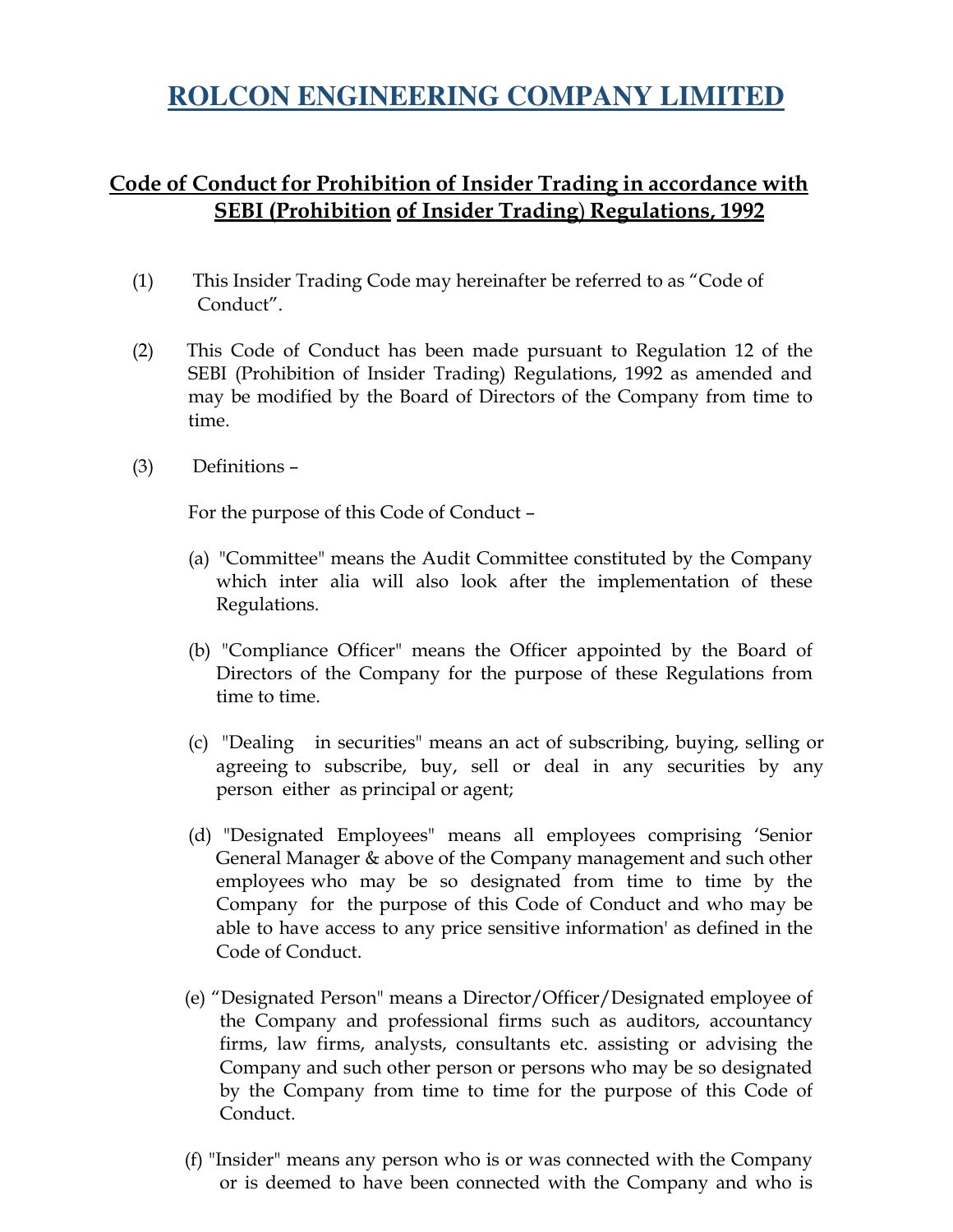reasonably expected to have access to unpublished price sensitive information in respect of securities of a Company or who has received or has/had access to such unpublished price sensitive information.

(g) "Price Sensitive Information" means any information which relates directly or indirectly to a Company and which if published is likely to materially affect the price of securities of the Company.

#### Explanation;

The following shall be deemed to be price sensitive information:

- (i) Periodical financial results of the Company.
- (ii) Intended declaration of dividends (both interim and final).
- (iii) Issue of Securities or buy‐back of securities.
- (iv) Any major expansion plans or execution of new projects.
- (v) Amalgamation, mergers, takeovers and buy back.
- (vi) Disposal of the whole or substantial part of the undertaking.
- (vii) Any changes in policies, plans or operations of the Company.

#### (h) "Relatives" means

(i) Spouse (ii) Dependent Children (iii) Dependent Parents (IV) Dependent in Laws (v) Dependent Brothers and Sisters

- (i) "Trading Window" means a trading period for trading in Company's Securities as specified by the Company from time to time.
- (j) "Unpublished" means information which is not published by the company or its Agents and is not specific in nature.

#### Explanation –

Speculative Reports in print or electronic media shall not be considered as published information.

- (4) The Company Secretary, will be the Compliance Officer for the purpose of this Code of Conduct.
- (5) This Code of Conduct will be applicable to Directors/Officers/Designated Employees/ Auditors/Registrars & Share Transfer Agents/Merchant Bankers/Solicitors & Advocates/Consultants and their dependent relatives as defined herein.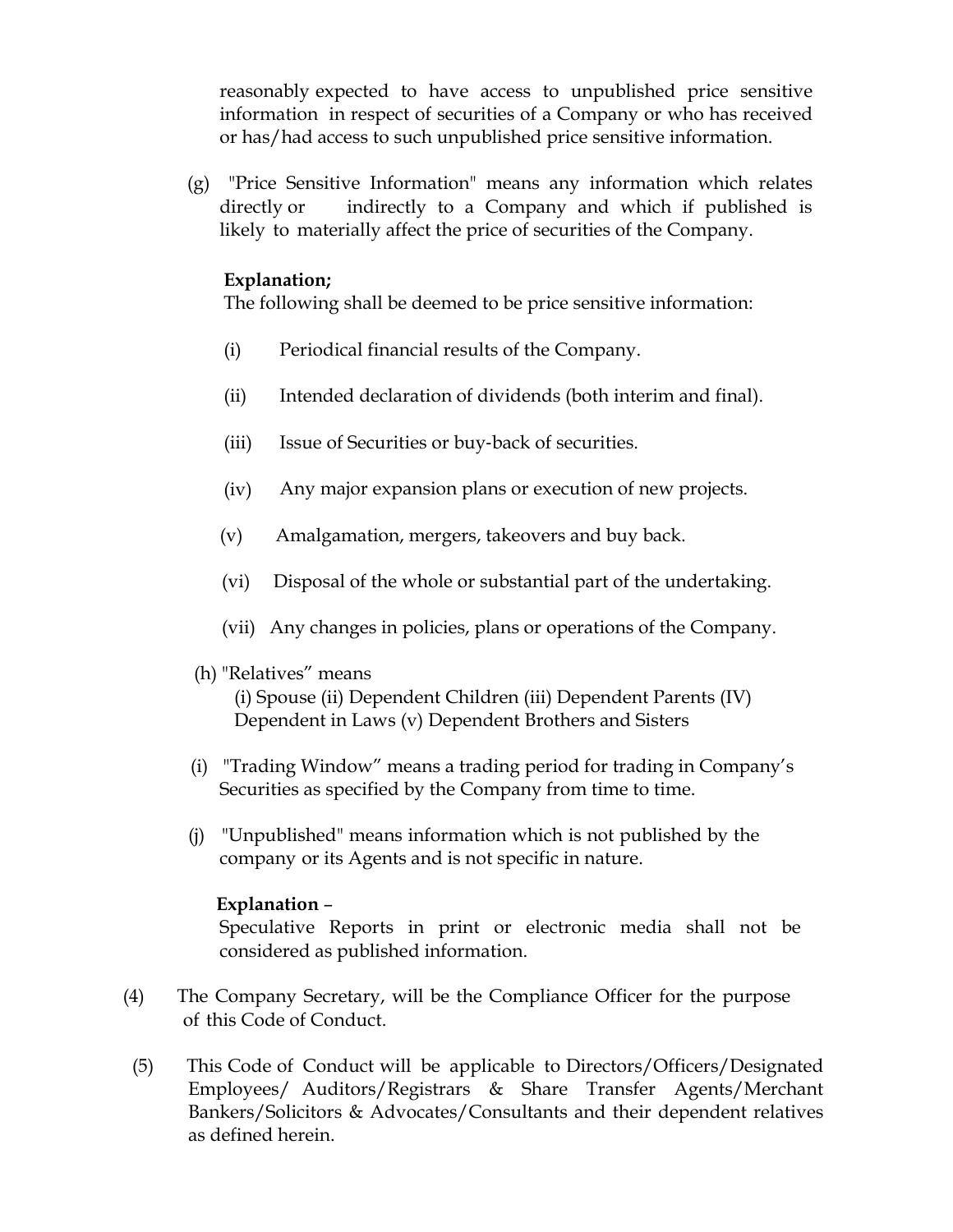- (6) No Designated Person shall pass on any price sensitive information to any person directly or indirectly by way of making a recommendation for the purchase or sale of securities of the Company.
- (7) No Designated person shall communicate any unpublished price sensitive information to any person except those within the Company who need the information to discharge their duty and whose possession of such information will not give rise to a conflict of interest or appearance of misuse of the information.
- (8) No Designated Person shall communicate or counsel any unpublished price sensitive information to any person who, while in possession of such unpublished price sensitive information, shall not deal in the securities of the Company except communication required in the ordinary course of business or profession or employment or under any law.
- (9) All Designated Persons will have to disclose their interest or holding in shares of the Company to the Compliance Officer in the following manner:
- (a) Those holding more than 5% shares or voting rights in the company shall disclose, in Form A, the number of shares or voting rights within 2 working days of becoming such holder.
- (b) A director or officer of the Company shall disclose, in Form B, the number of shares or voting rights within 2 working days of becoming a director or officer of the company. If there are no transactions in a particular month, then "NIL" statement is not required to be submitted.
- (c) Those holding more than 5% shares or voting rights in the company shall disclose, in Form C, the number of shares or voting rights held  $\&$  any change in shareholding or voting rights from the last disclosure made under (a) above and any such change exceeds 2% of total shareholding or voting rights in the company.
- (d) A director or officer of the Company shall disclose to the Company and the Stock Exchanges, in Form D, the total number of shares or voting rights held & change in shareholding or voting rights from the last disclosure made under (b) above & the change exceeds Rupees 5 lacs in value or 25000 shares or 1% of total shareholding or voting rights, whichever is lower.
- (e) The Company shall, within 2 days of receipt, disclose to all stock exchanges on which the company is listed, information received as mentioned under sub-clauses (a), (b), (c)  $\&$  (d) above.

Explanation: The disclosures required to be made in accordance with sub-clauses (c) and (d) above, shall be made within 2 working days of the receipt of intimation of allotment of shares or the acquisition/sale of shares/ voting rights.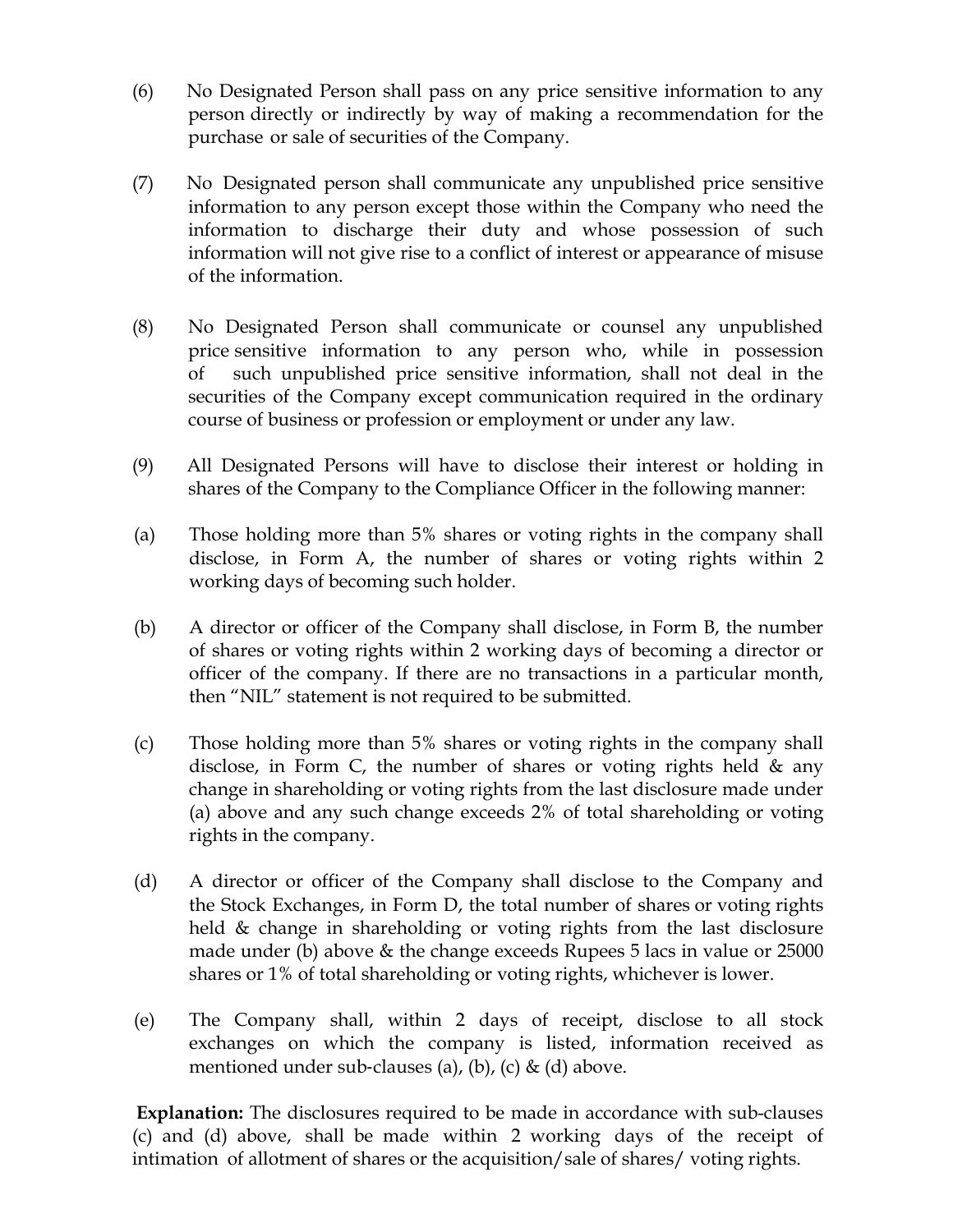- (10) All designated Persons will have to keep the files containing confidential information relating to price sensitive information fully secured. Computer files must be kept with adequate security of login and password etc.
- (11) This Code of Conduct will be applicable to any transactions in securities of the Company exceeding 1,00,000 equity shares or Rs. 5 lacs in value or 1% of the total holding of the Company whichever is lower.
- (12) The Designated Persons shall be subject to trading restrictions in the following manner:

### (A) Trading Window

The trading window will be closed before 7 days of the happening of the following events and shall open 24 hours after the publication of the price sensitive information.

- (a) Declaration of Financial Results (Quarterly, Half Yearly and Annual).
- (b) Declaration of Dividends (interim and final).
- (c) Issue of Securities by way of public/rights/bonus etc.
- (d) Any major expansion plan or execution of new project.
- (e) Amalgamation, mergers, takeovers and buy back.
- (f) Disposal of the whole or substantially the whole of the undertaking.
- (g) Any changes in policies, plans or operations of the Company.

 Trading window may be closed during such time in addition to the above period as may be deemed fit from time to time.

#### (B) Restriction on Trading –

 No Designated Person shall conduct any dealing in the securities of the Company during the closure of the Trading Window.

#### (C) Pre-clearance of Trades

- (i) All Designated Persons of the Company intending to deal in the securities of the Company exceeding the threshold limit of 1,00,000 equity shares or Rs. 5 lacs in value or 1% of the total holding of the Company, whichever is lower, will have to make an application to the Compliance Officer in the form as attached for pre‐ clearance of the transaction.
	- (ii) An undertaking shall also be executed in favor of the Company by designated person incorporating, inter -alias, the following clauses, as may be applicable: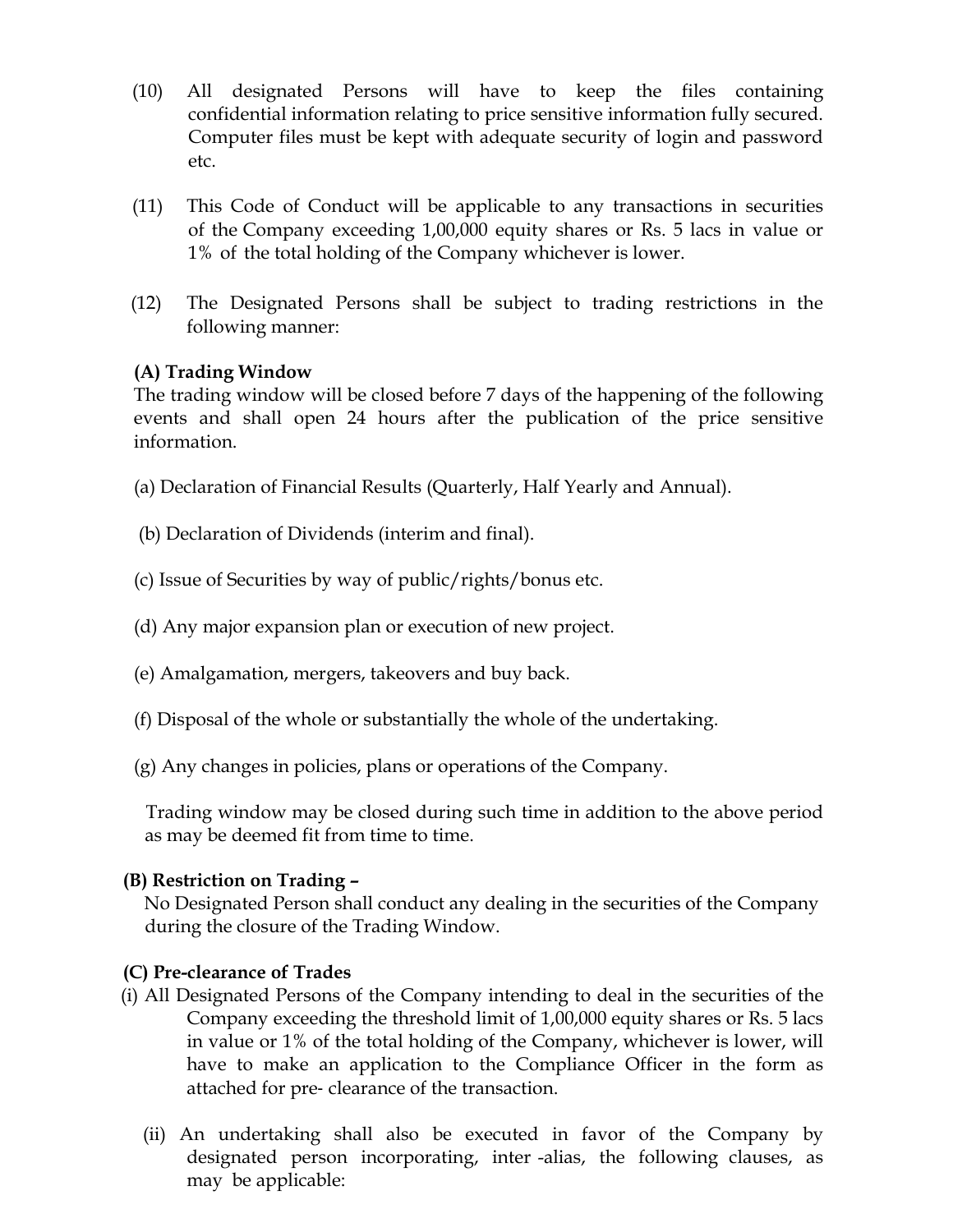- (a) That the designated person does not have any access to or has not received "Price Sensitive Information" up to the time of signing the undertaking.
- (b) That in case designated person has access to or receives "Price Sensitive Information" after the signing of the undertaking but before execution of the transaction, he will inform the same to the Compliance Officer  $\&$ would refrain from dealing in the securities of the Company till the time such information becomes public.
- (c) That he has not contravened this Code of Conduct.
- (d) That he has made a full and true disclosure in the matter.
- (iii) Only after receiving the clearance, the transaction should be carried out.
- (iv) The execution of the order in respect of the security of the Company will have to be completed within one week of approval or pre-clearance failing which it will have to be cleared again.
- (v) The investment in securities will have to be held for a minimum period of 30 days from the date of purchase/actual allotment. In case of personal emergency the 30 days holding period may be waived by the Compliance Officer after recording his reasons in this regard.
- (13) Designated Persons who trade in securities or communicate any information for trading in securities in contravention of this Code of Conduct will be penalized and appropriate action will be taken against them by the Company after giving reasonable opportunity to them to show cause. They shall also be subject to disciplinary action including wage freeze, suspension, and ineligibility for future participation in Employee Stock‐option etc.
- (14) The Compliance officer shall place before the Managing Director/Joint Managing Director, all the details of dealing in the securities by the designated persons on a monthly basis.
- (15) In addition to the action which may be taken by the Company, the persons violating these Regulations will also be subject to action by SEBI as per SEBI Act. In case of any violation, the Company shall inform SEBI accordingly.
- (16) This Code may be modified/amended/replaced as and when necessary by the Board of Directors on recommendations of the Audit Committee or any other Committee to be formed by the Board for the purpose.

Note: This 'Code of Conduct' is subject to any further changes or amendments from time to time.